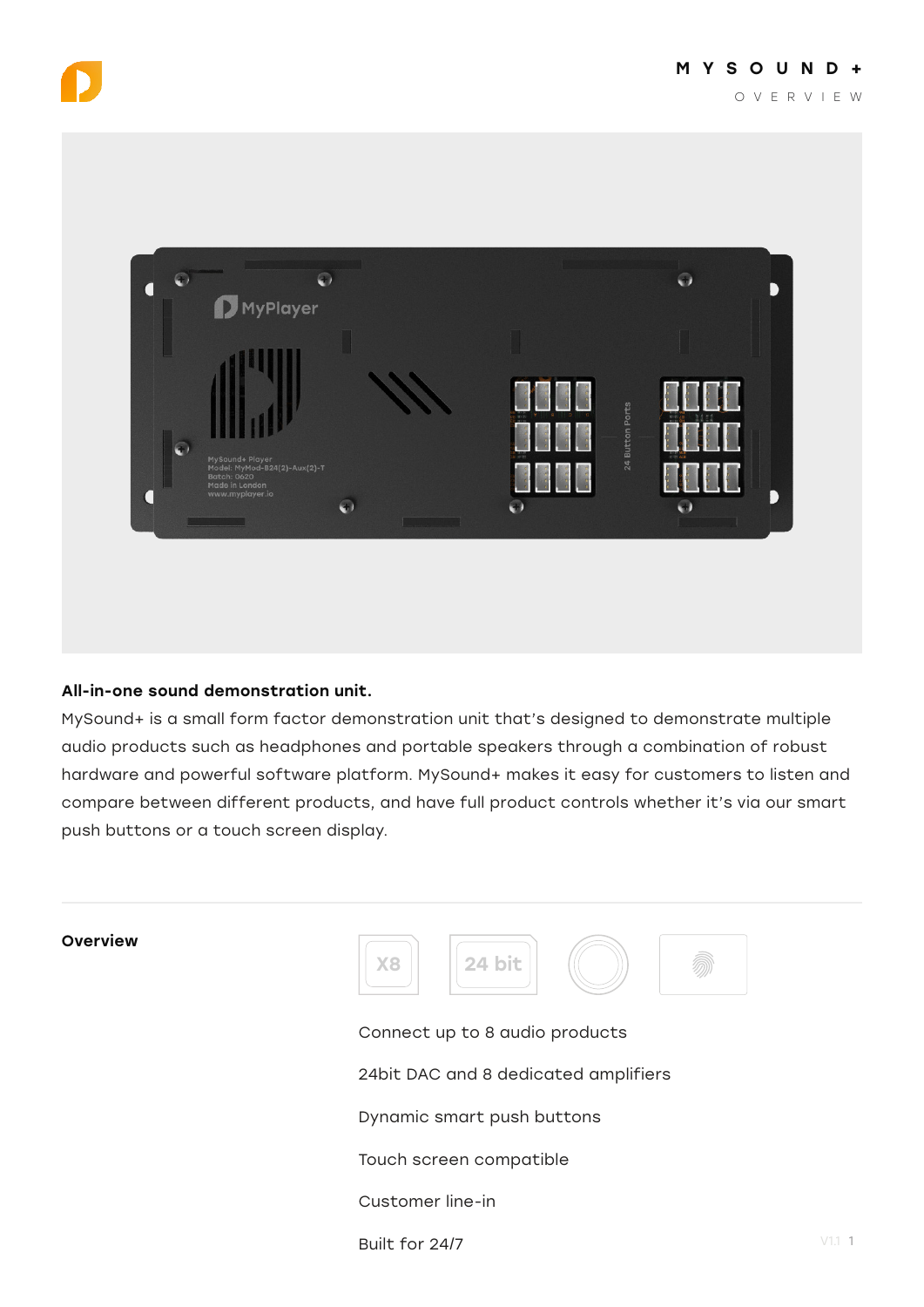| <b>Customer experience</b>           | MySound+ simplifies 'try before you buy' by allowing customers<br>to instantly activate the product and switch between up to a<br>total of 8 products for ease of comparison. What's more, it's<br>easy to set up, integrate into a display and maintain. Resulting<br>in a fast to market solution that increases sales.                                                                                                                          |
|--------------------------------------|----------------------------------------------------------------------------------------------------------------------------------------------------------------------------------------------------------------------------------------------------------------------------------------------------------------------------------------------------------------------------------------------------------------------------------------------------|
| <b>Audio fidelity</b>                | At the heart of MySound+ is our HD audio board, designed and<br>manufactured by our in house team. Featuring 8 dedicated<br>robust and reliable power amplifiers to deliver excellent audio<br>performance across all connected products simultaneously<br>for an uncompromised experience at any listening volume.<br>While the 24bit DAC delivers an unmatched audio quality.                                                                    |
| <b>Dynamic smart push</b><br>buttons | MySound+ is compatible with Smart Push buttons that<br>react to your customer's every press. The intelligent LED<br>lighting flashes subtle patterns to grab attention, and<br>then reacts to interactions, guiding the customer through<br>their experience.<br>The buttons are made from high quality materials<br>delivering durability for any retail environment. Each press<br>has a satisfying audible feedback 'click' and light response. |
| <b>Touch screen compatible</b>       | Connect a touch display and up the game by providing<br>a whole new way to experience audio products in-store.<br>Showcase fully interactive content with intuitive UI for<br>richer videos, brand stories, lifestyle imagery, product<br>information, compare charts and so much more.                                                                                                                                                            |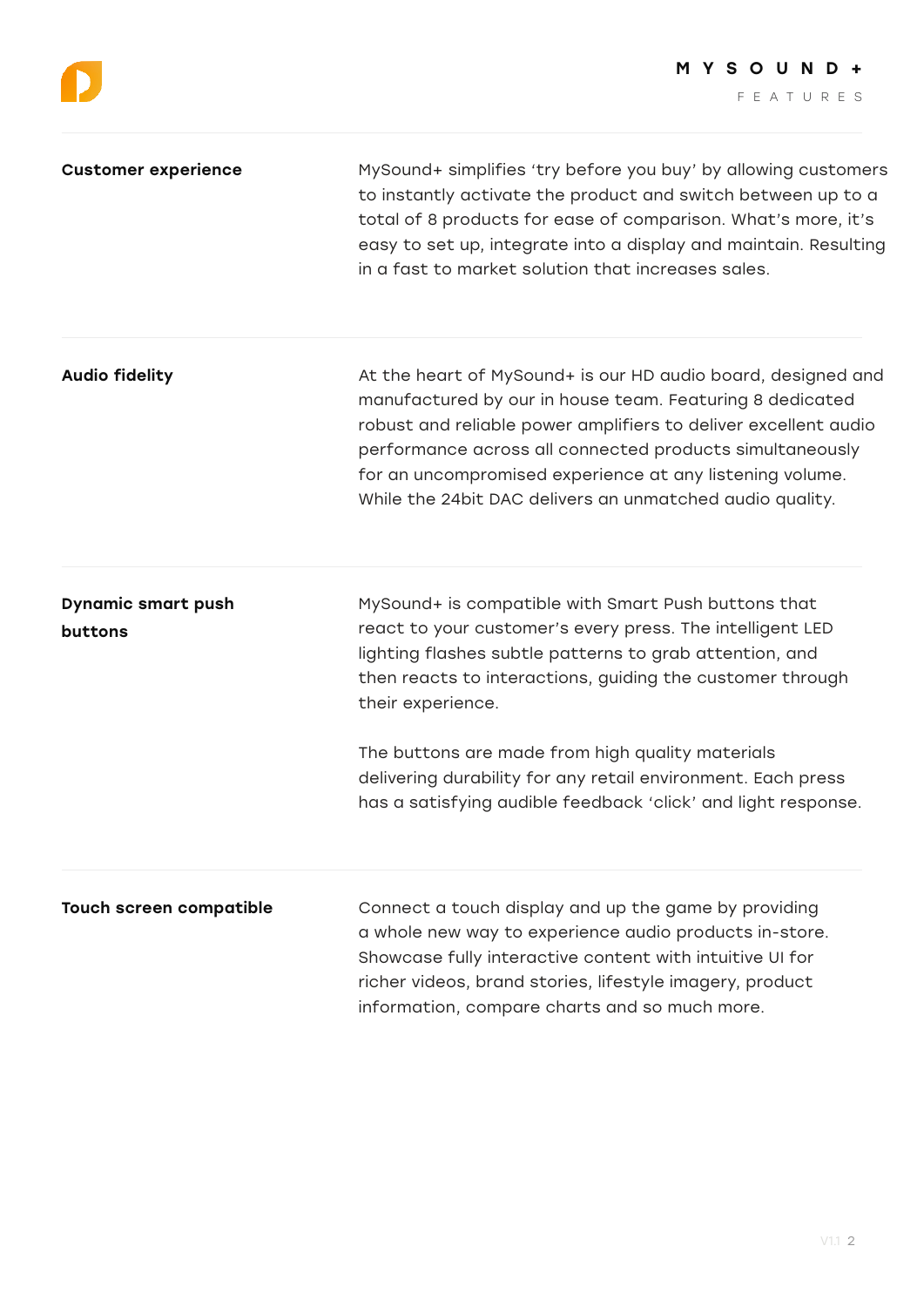| <b>Customer line-in</b>  | Take your demonstration one step further by allowing<br>customers to listen to their own content. Compatible with<br>smartphones or even a secondary source e.g. TV and store<br>media source.                                                                                                                                                                                                                  |
|--------------------------|-----------------------------------------------------------------------------------------------------------------------------------------------------------------------------------------------------------------------------------------------------------------------------------------------------------------------------------------------------------------------------------------------------------------|
| <b>Operating system</b>  | At the core of MySound+ is our custom Operating System<br>(OS), this defines the functionality of your display and your<br>customers' experience. Update your existing experience or<br>repurpose it for future TV models by simply swapping out<br>the OS card.                                                                                                                                                |
| Built for 24/7           | Auto power up on store opening. Strong exterior, superi-<br>or ventilation, auto power up on store opening, auto reset<br>after each customer demo and a OS designed for store<br>environments; MySound+ is ready for retail and built to last.                                                                                                                                                                 |
| <b>MyPlayer platform</b> | Apps that are tried and tested in thousands of locations.<br>MyPlayer is the only point of purchase platform built around<br>"plug n play" apps that come together to create completely<br>unique in-store experiences. Combined with cloud based<br>services for remote content updates, maintenance and<br>customer data we can offer a reliable package that is<br>proven to increase sales and deliver ROI. |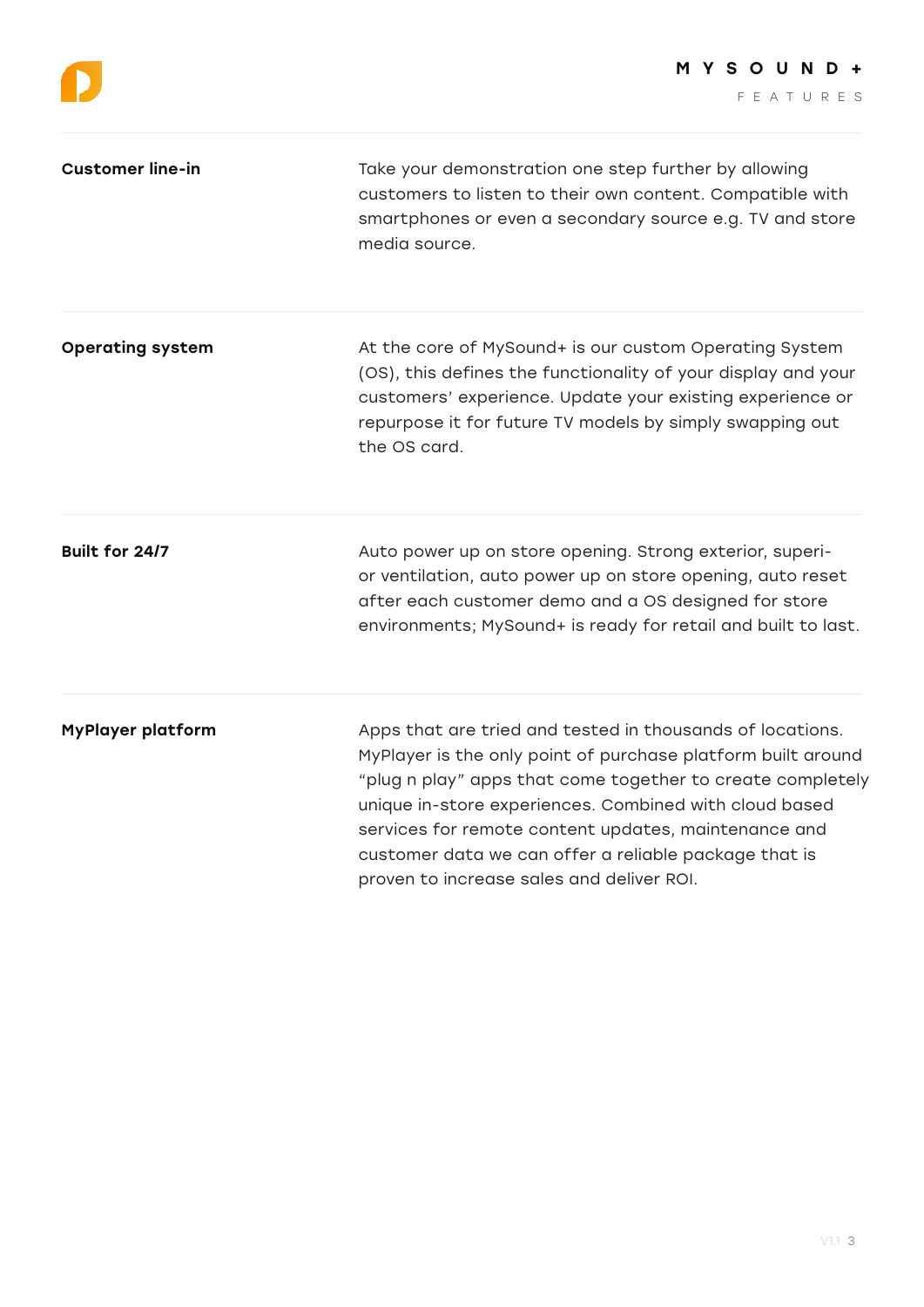Connections 3.5 Audio: Connect up to 8 products 3.5 Line-in: Customer line-in Button Board: Connections for up to 24 smart push buttons Power: Auto power up on store opening HDMI Output: Output visuals to an external display Ethernet: Data analytics, online content updates, online management USB 2.0: Automatic offline content update

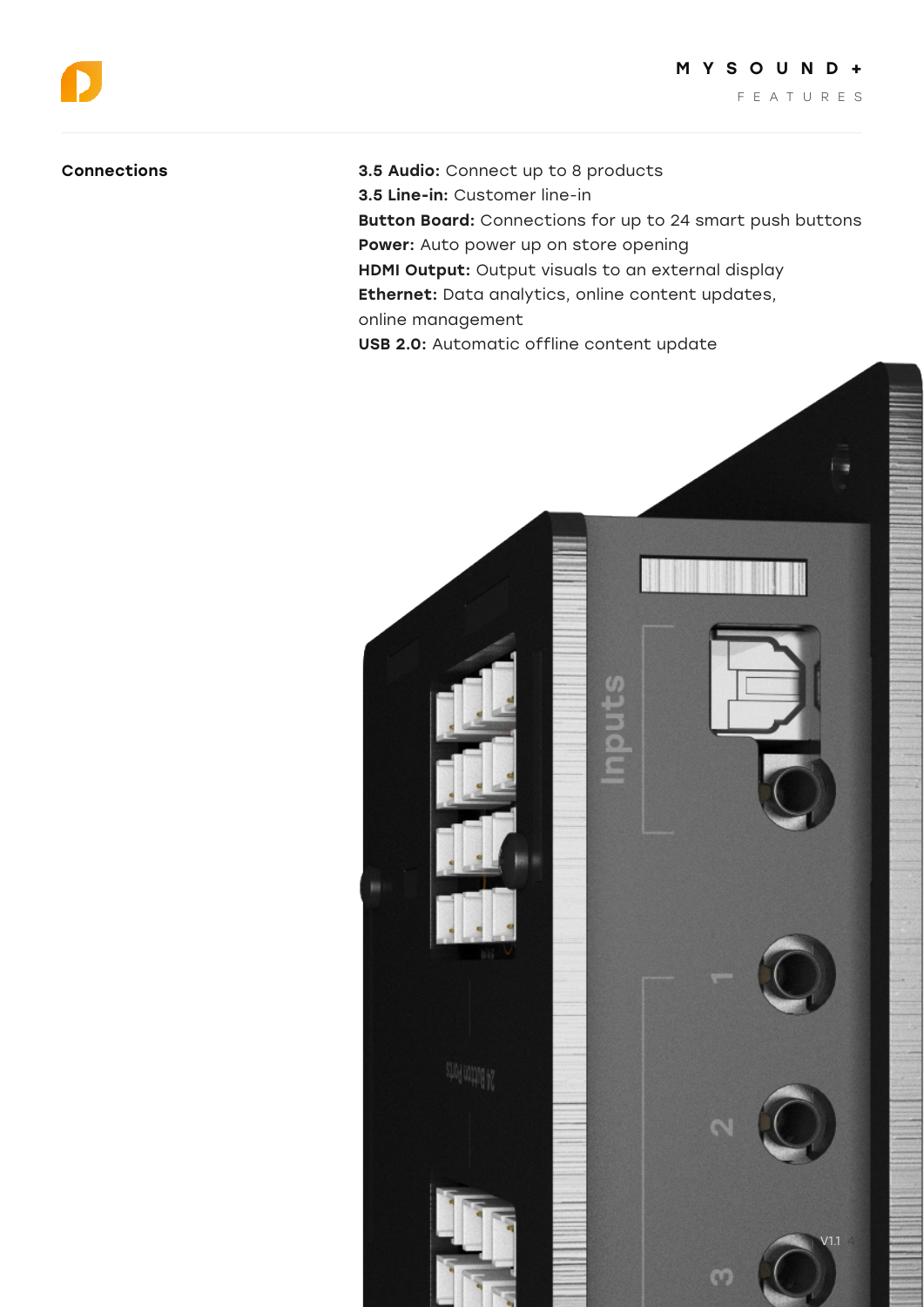SPECIFICATIONS

| <b>Processor</b>        | Rockchip Quad-Core RK3288 processor                                                  |
|-------------------------|--------------------------------------------------------------------------------------|
| Memory                  | 2GB Dual Channel DDR3                                                                |
| <b>Graphics</b>         | <b>Integrated Graphics Processor</b><br>ARM <sup>®</sup> Mali <sup>™</sup> -T764 GPU |
| <b>Customer line-in</b> | 3.5mm Audio - CS5340 Chip<br>24 bits, 101 dB, 192 kHz Stereo A/D Converter           |
| Size and weight         | H: 32 mm<br>W: 240 mm<br>D: 100 mm<br>Weight: 400 g                                  |
| <b>Power</b>            | 5.1V / 2.5A                                                                          |
| In the box              | MySound+<br>5.1V / 2.5A International Power Adapter (1.5m)<br>MyPlayer OS Card       |